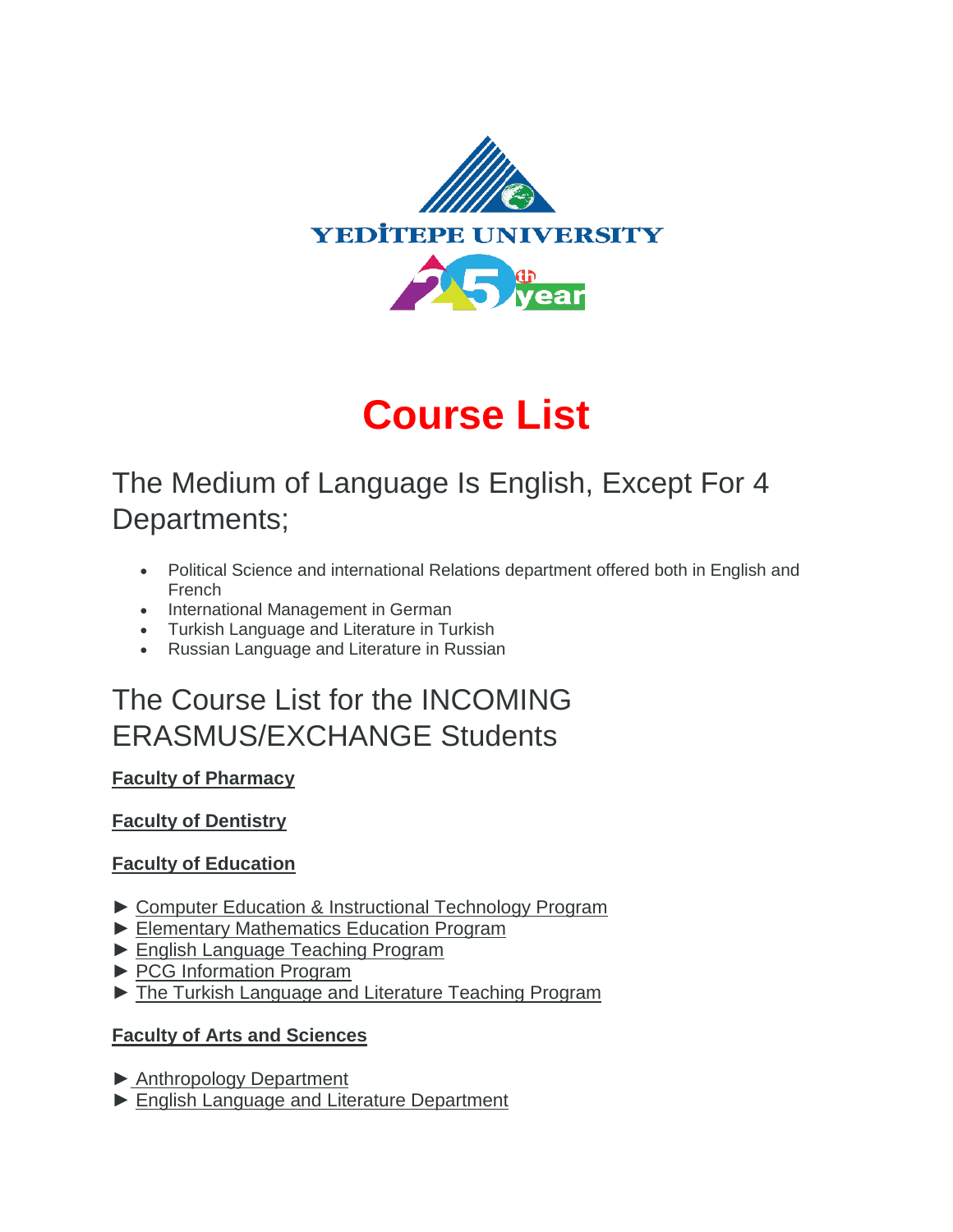- ► [History Department](http://fenedebiyat.yeditepe.edu.tr/en/history-department/dersler)
- ► [Mathematics Department](http://fenedebiyat.yeditepe.edu.tr/en/mathematics-department/dersler)
- ► [Philosophy Department](http://fenedebiyat.yeditepe.edu.tr/en/philosophy-department/dersler)
- ► [Physics Department](http://fenedebiyat.yeditepe.edu.tr/en/physics-department/dersler)
- ► [Psychology Department](http://fenedebiyat.yeditepe.edu.tr/en/psychology-department/dersler)
- ► [Sociology Department](http://fenedebiyat.yeditepe.edu.tr/en/sociology-department/dersler)
- ► [Translation and Interpreting Studies Department](http://fenedebiyat.yeditepe.edu.tr/en/translation-and-interpreting-studies-department/dersler)
- ► [Turkish Language and Literature Department](https://fenedebiyat.yeditepe.edu.tr/en/turkish-language-and-literature-department/dersler)

#### **[Faculty of Fine Arts](http://gsf.yeditepe.edu.tr/en)**

- ► [Arts Management Department](https://gsf.yeditepe.edu.tr/en/arts-and-culture-management-department/dersler)
- ► [Fashion and Textile Design Department](http://gsf.yeditepe.edu.tr/en/fashion-and-textile-design-department/dersler)
- ► [Gastronomy and Culinary Arts Department](http://gsf.yeditepe.edu.tr/en/gastronomy-and-culinary-arts-department/dersler)
- ► [Graphic Design Department](http://gsf.yeditepe.edu.tr/en/graphic-design-department/dersler)
- ► [Plastic Arts and Painting Department](http://gsf.yeditepe.edu.tr/en/plastic-arts-and-painting-department/dersler)
- ► [Theatre Department](http://gsf.yeditepe.edu.tr/en/theatre-department/dersler)

#### **[Faculty of Law](http://law.yeditepe.edu.tr/en/dersler/) -**

#### [►modules, which](https://international.yeditepe.edu.tr/sites/default/files/yeditepe_university_law_faculty_modules_which_are_being_held_in_english.docx.pdf) are being held **in English**

#### **[Faculty of Economics and Business Administration](http://iibf.yeditepe.edu.tr/en)**

- ► [Business Administration Department](http://iibf.yeditepe.edu.tr/en/business-administration-department/dersler)
- ► [Economics Department](http://iibf.yeditepe.edu.tr/en/economics-department/dersler)
- ► International [Management \(DE\)](http://iibf.yeditepe.edu.tr/en/internationales-management-de/dersler)
- ► [Political Science and international Relations Department \(EN\)](http://iibf.yeditepe.edu.tr/en/political-science-and-international-relations-department-en/dersler)
- ► [Political Science and international Relations Department \(FR\)](http://iibf.yeditepe.edu.tr/en/political-science-and-international-relations-department-fr/dersler)
- ► [Public Administration Department](http://iibf.yeditepe.edu.tr/en/public-administration-department/dersler)

# **Faculty of [Communication](https://iletisimfakultesi.yeditepe.edu.tr/en)**

- ►Advertising Design and [Communication Department](https://iletisimfakultesi.yeditepe.edu.tr/en/advertising-design-and-communication-department/dersler)
- [►Journalism Department](https://iletisimfakultesi.yeditepe.edu.tr/en/journalism-department/dersler)
- [►Public Relations and](https://iletisimfakultesi.yeditepe.edu.tr/en/public-relations-and-publicity/dersler) Publicity
- [►Radio Television and](https://iletisimfakultesi.yeditepe.edu.tr/en/radio-television-and-cinema-department/dersler) Cinema Department
- [►Visual Communication and](https://iletisimfakultesi.yeditepe.edu.tr/en/visual-communication-and-design-department/dersler) Design Department

# **Faculty of [Architecture](https://mimarlik.yeditepe.edu.tr/en)**

- [►Architecture Department](https://mimarlik.yeditepe.edu.tr/en/architecture-department/course-description)
- [►Industrial Design Department](https://mimarlik.yeditepe.edu.tr/en/industrial-design-department/course-description)
- [►Interior Architecture Department](https://mimarlik.yeditepe.edu.tr/en/interior-architecture-department/course-description)
- [►Urban Design and Landscape Architecture Department](https://mimarlik.yeditepe.edu.tr/en/urban-design-and-landscape-architecture-department/course-description)